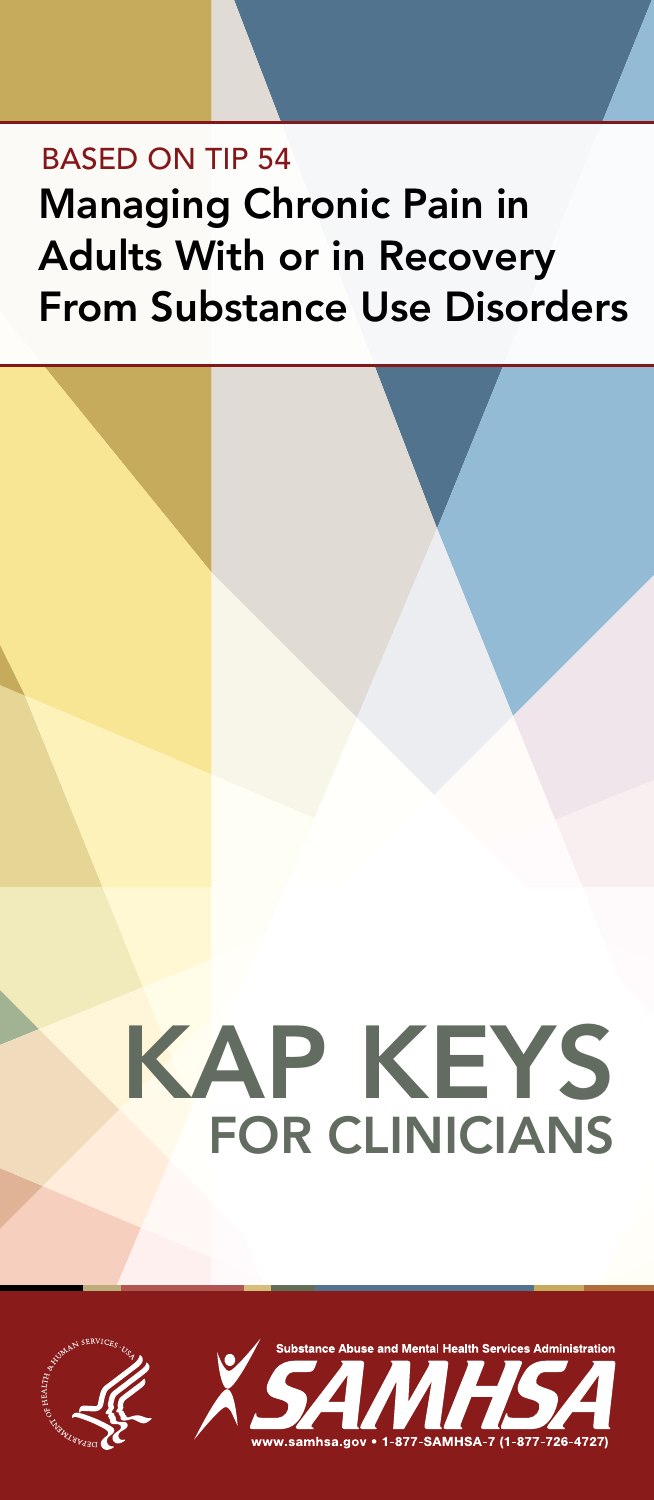### Introduction

KAP Keys were developed to accompany the Treatment Improvement Protocol (TIP) Series published by the Substance Abuse and Mental Health Services Administration (SAMHSA). These KAP Keys are based entirely on TIP 54 and are designed to meet the needs of the busy clinician for concise, easily accessed "how-to" information.

For more information on the topics in these KAP Keys, see

**TIP 54:** Managing Chronic Pain in Adults With or in **Recovery From Substance Use Disorders** 

#### Other TIPs relevant to these KAP Keys:

- **TIP 40:** Clinical Guidelines for the Use of Buprenorphine in the Treatment of Opioid **Addiction**
- TIP 43: Medication-Assisted Treatment for Opioid Addiction in Opioid Treatment Programs
- **TIP 45: Detoxification and Substance Abuse Treatment**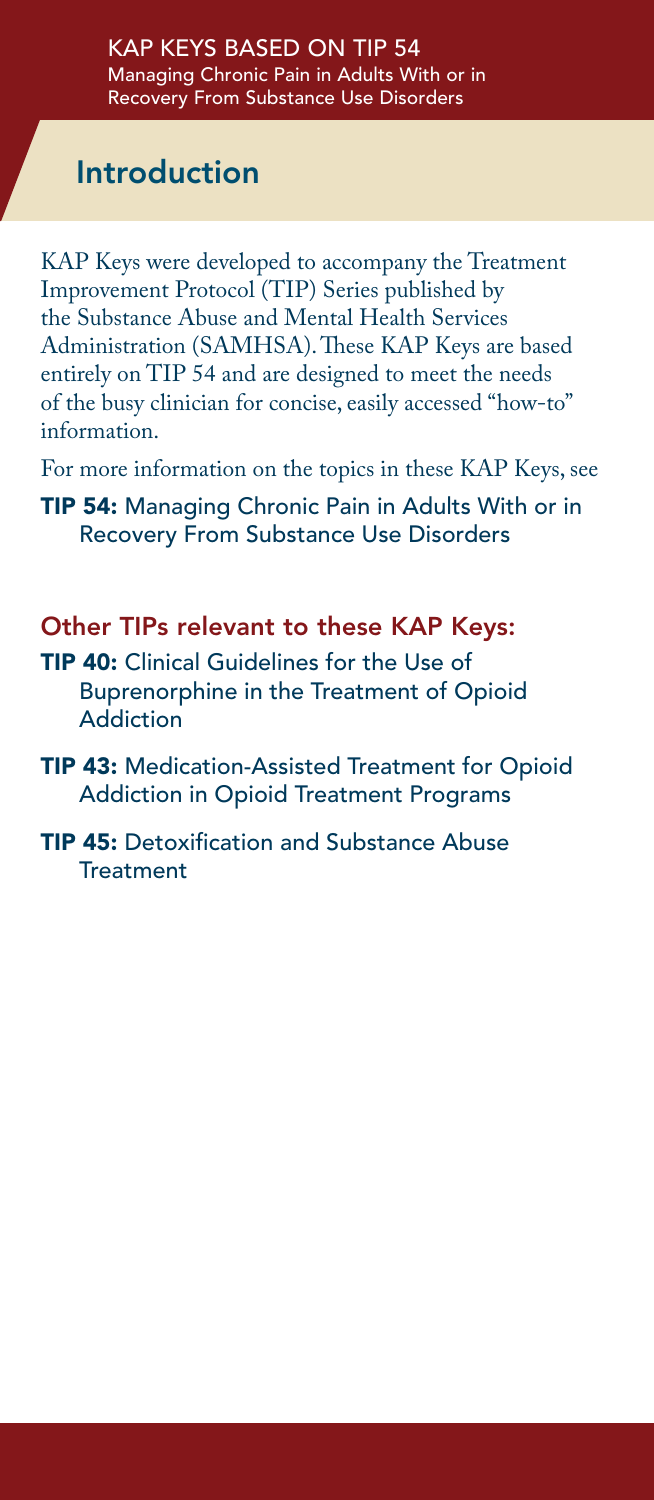### Elements of a Comprehensive Patient Assessment

| <b>Element</b>     | <b>Assessment Factor</b>                                                                                                                     |  |  |  |  |
|--------------------|----------------------------------------------------------------------------------------------------------------------------------------------|--|--|--|--|
| Pain and<br>Coping | · Location, character (e.g., shooting or<br>stinging, continuous or intermittent)<br>• Pain types (i.e., nociceptive, neuropathic,<br>mixed) |  |  |  |  |
|                    | • Lowest and highest extent of pain in a<br>typical day, on a 0 to 10 scale<br>• Usual pain in a typical day, on a 0 to 10                   |  |  |  |  |
|                    | scale                                                                                                                                        |  |  |  |  |
|                    | • When and how the pain started                                                                                                              |  |  |  |  |
|                    | • Exacerbating factors (e.g., exertion/activ-<br>ity, food consumption, elimination, stress,<br>medical issues)                              |  |  |  |  |
|                    | • Palliating factors (e.g., heat, cold, stretch-<br>ing, rest, medications, complementary<br>and alternative treatments)                     |  |  |  |  |
|                    | • Prior evaluations to determine the source<br>of pain                                                                                       |  |  |  |  |
|                    | • Response to previous pain treatments,<br>including complementary and alternative<br>treatments and interventional treatments               |  |  |  |  |
|                    | • Goals and expectations for pain relief                                                                                                     |  |  |  |  |
| Collateral         | It is crucial to obtain such information as:                                                                                                 |  |  |  |  |
| Information        | • Findings of other clinicians, prior and<br>current                                                                                         |  |  |  |  |
|                    | • Family concerns, beliefs, and observations                                                                                                 |  |  |  |  |
|                    | • Pharmacist concerns, where relevant                                                                                                        |  |  |  |  |
|                    | • Data from State electronic prescription<br>monitoring programs, if available                                                               |  |  |  |  |
|                    | • Medical records, including psychiatric and<br>substance use disorders (SUDs) treatment<br>records                                          |  |  |  |  |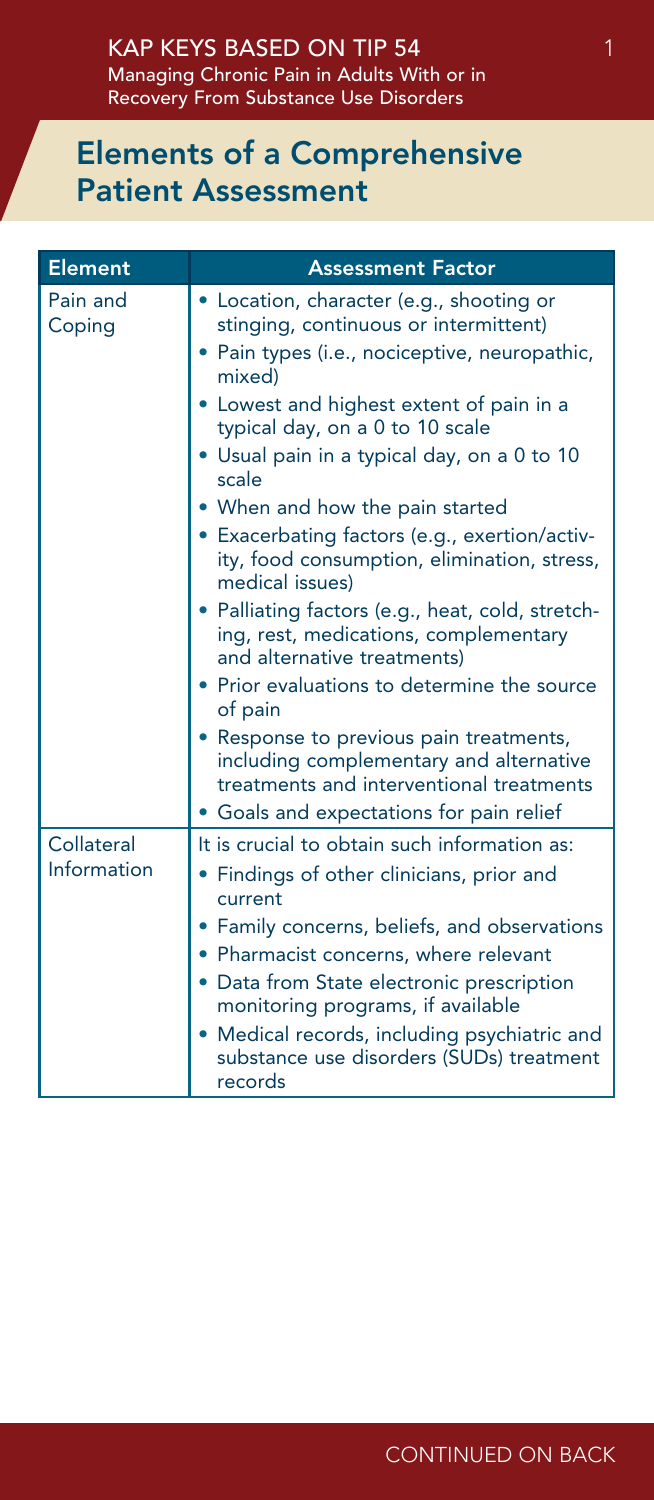#### Elements of a Comprehensive Patient Assessment (continued)

| <b>Element</b>                                                      | <b>Assessment Factor</b>                                                                                                                                                                                                                                                                                                                                                                                                                                                                                                                                                                                                                                                                              |
|---------------------------------------------------------------------|-------------------------------------------------------------------------------------------------------------------------------------------------------------------------------------------------------------------------------------------------------------------------------------------------------------------------------------------------------------------------------------------------------------------------------------------------------------------------------------------------------------------------------------------------------------------------------------------------------------------------------------------------------------------------------------------------------|
| Function                                                            | Effect of pain on:<br>• Activities of daily living/ability<br>to care for oneself<br>• Sleep<br>• Mood<br>Work/household responsibilities<br>Sex<br>Socialization and support systems<br>Recreation<br>Goals and expectations for restored<br>function                                                                                                                                                                                                                                                                                                                                                                                                                                                |
| Contingencies                                                       | • Family support of wellness versus<br>illness behavior<br>Vocational incentives and disincentives<br>Financial incentives and disincentives<br>Insurance/legal incentives and<br>disincentives<br>Environmental and social resources<br>for wellness                                                                                                                                                                                                                                                                                                                                                                                                                                                 |
| Substance<br><b>Use History</b><br>and Risk for<br><b>Addiction</b> | • Current use of substances, including<br>tobacco, alcohol, over-the-counter medi-<br>cations, prescription medications, and<br>illicit drugs (confirmed by toxicology)<br>• Focus on opioids to the exclusion of other<br>treatments<br>Adverse consequences of use (e.g., func-<br>tional impairment; legal, social, financial,<br>family, work, medical problems)<br>• Age at first use<br>• Treatment history, including attendance<br>at mutual-help groups<br>• Periods of abstinence<br>• Strength of recovery support network<br>(e.g., sponsor, sober support network,<br>mutual-help meetings)<br>• Family history of SUD<br>• History of physical, sexual, or emotional<br>abuse or trauma |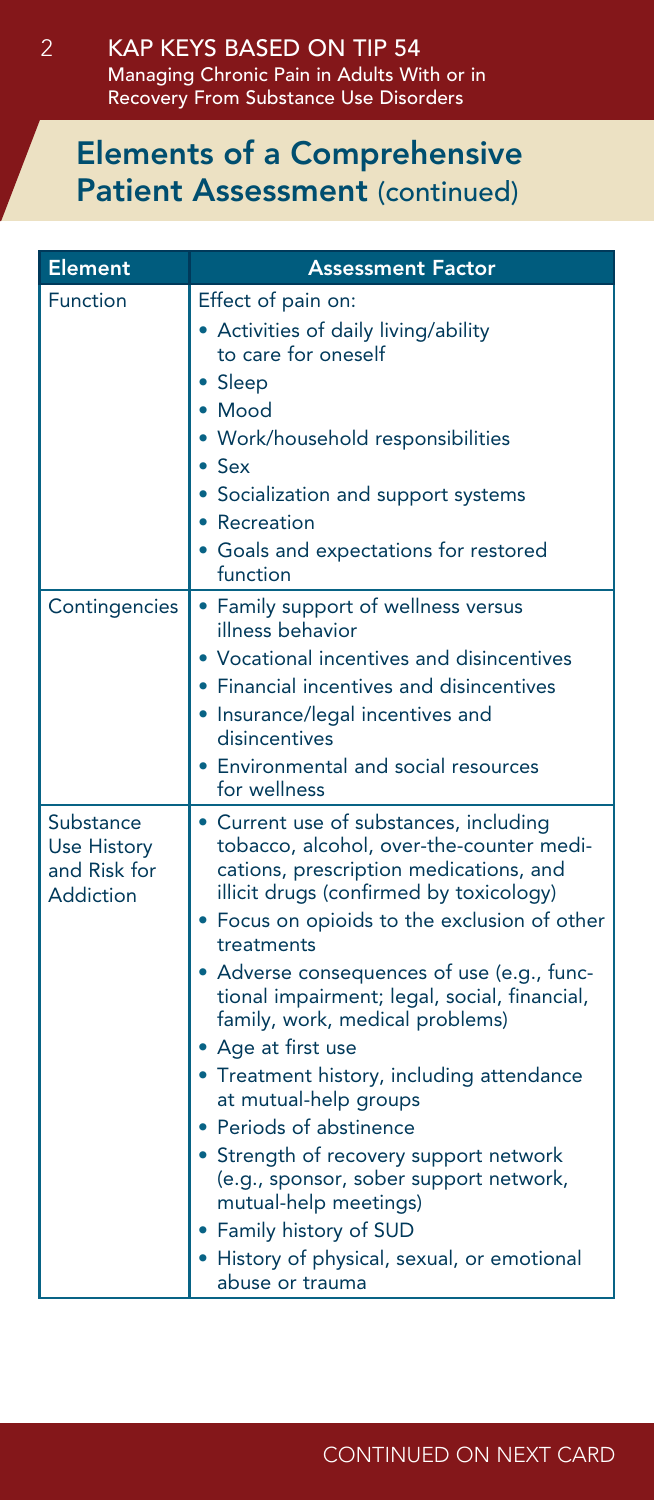### Elements of a Comprehensive Patient Assessment (continued)

| <b>Element</b>                              | <b>Assessment Factor</b>                                                                                                                                                                                                                           |
|---------------------------------------------|----------------------------------------------------------------------------------------------------------------------------------------------------------------------------------------------------------------------------------------------------|
| Co-Occurring<br>Conditions<br>and Disorders | · Psychological conditions (e.g., depression,<br>anxiety, post-traumatic stress disorder<br>[PTSD], somatoform disorders)<br>• Medical conditions (e.g., hepatic, renal,<br>cardiovascular, metabolic)<br>· Cognitive impairments (e.g., dementia, |
|                                             | delirium, intoxication, traumatic brain<br>injury)                                                                                                                                                                                                 |
| <b>Physical Exam</b>                        | • Relevant associated signs of pain disorder                                                                                                                                                                                                       |
|                                             | • Signs of substance abuse (e.g., track<br>marks, hepatomegaly, residua of skin<br>infections, nasal and oropharyngeal<br>pathology)                                                                                                               |
| <b>Mental Status</b>                        | • Medication focused                                                                                                                                                                                                                               |
|                                             | • Somatic preoccupation                                                                                                                                                                                                                            |
|                                             | • Mood                                                                                                                                                                                                                                             |
|                                             | • Suicidal ideation and behavior                                                                                                                                                                                                                   |
|                                             | ○ Cognition (e.g., attentional capacity,<br>memory)                                                                                                                                                                                                |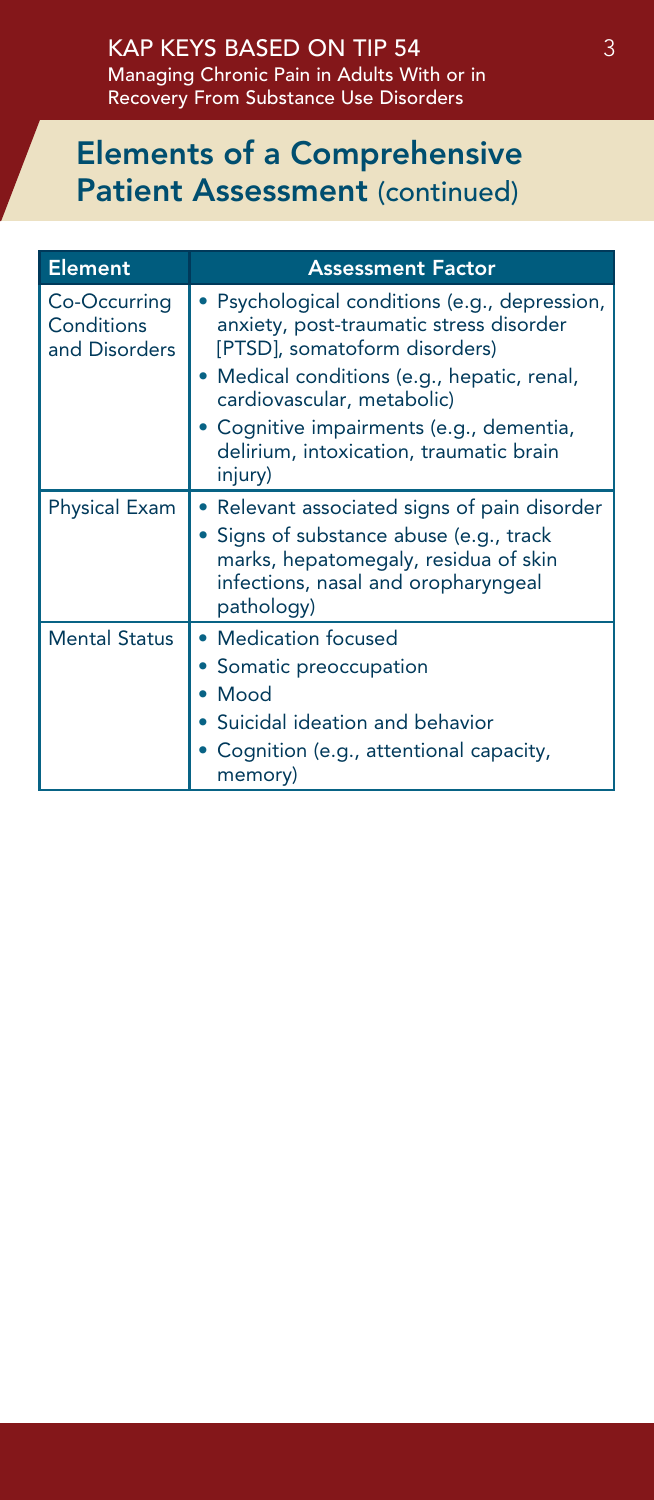Managing Chronic Pain in Adults With or in Recovery From Substance Use Disorders

### Algorithm for Managing Chronic Pain in Patients With SUDs

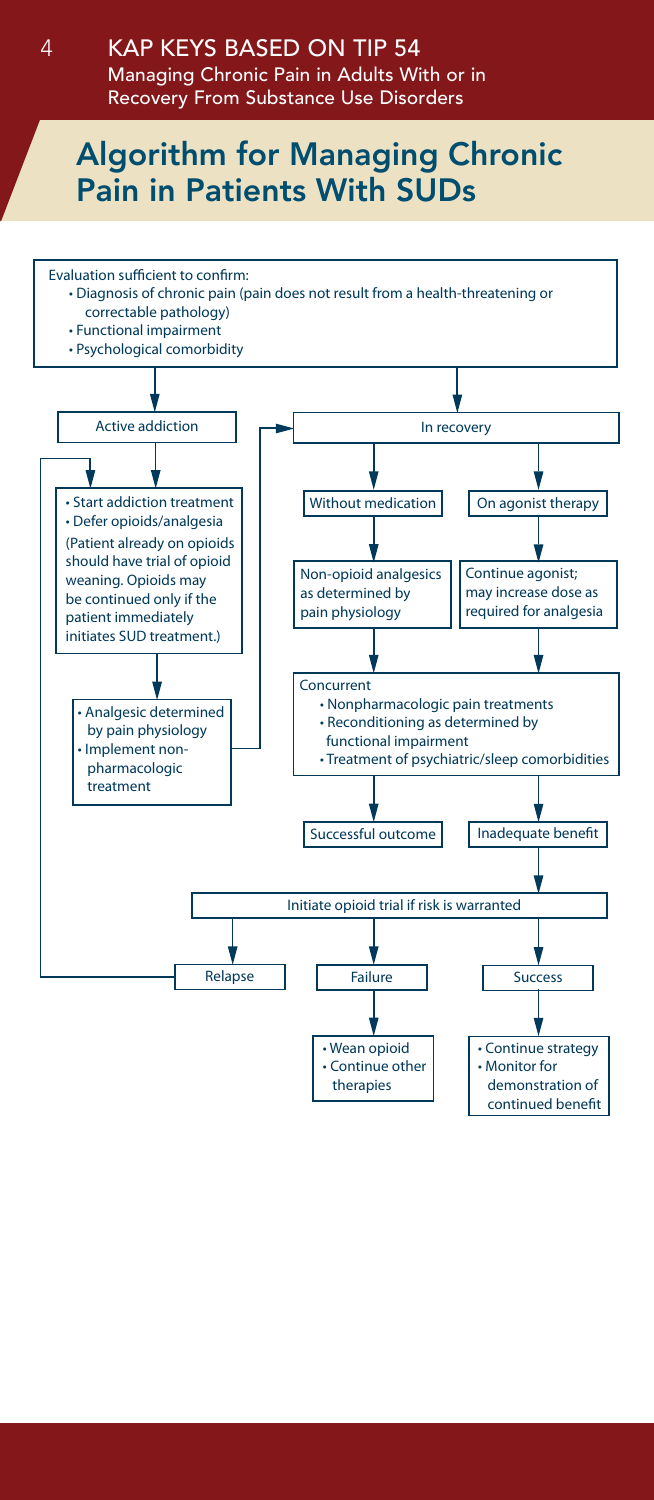### Summary of Non-Opioid Analgesics

| <b>Analgesic</b>                                              | <b>Addictive</b> | <b>Notes</b>                                                                                                                                                                                                                                                    |  |  |
|---------------------------------------------------------------|------------------|-----------------------------------------------------------------------------------------------------------------------------------------------------------------------------------------------------------------------------------------------------------------|--|--|
| Acetaminophen                                                 | No               | Should normally not<br>exceed 4 g/day; in adults<br>with hepatic disease, the<br>maximum dose is 2 g/day.<br>Potentiates analgesia without<br>potentiating respiratory and<br>sedative side effects.                                                            |  |  |
| Non-Steroidal<br>Anti-<br>Inflammatory<br>Drugs (NSAIDs)      | <b>No</b>        | Are used to relieve numer-<br>ous types of pain, especially<br>bone, dental, and inflam-<br>matory, and enhance opioid<br>analgesia. May cause gastro-<br>intestinal bleeding and renal<br>insufficiency.                                                       |  |  |
| Serotonin-<br>Norepinephrine<br>Reuptake<br><b>Inhibitors</b> | <b>No</b>        | Are used to relieve several<br>nonstructural types of pain<br>(e.g., migraine, fibromyalgia,<br>low back pain) and probably<br>others.                                                                                                                          |  |  |
| Tricyclic<br>Antidepressants                                  | <b>No</b>        | Have demonstrated efficacy<br>in migraine prophylaxis,<br>fibromyalgia, many neuro-<br>pathic pains, vulvodynia, and<br>functional bowel disorders.<br>Watch for anticholinergic<br>side effects and orthostatic<br>hypotension (fall risk in older<br>people). |  |  |
| Anticonvulsants                                               | No               | Some have demonstrated<br>efficacy in relieving fibromy-<br>algia, migraine prophylaxis,<br>and neuropathic pains.                                                                                                                                              |  |  |
| <b>Topical</b><br>Analgesics                                  | No               | Comprise several unrelated<br>substances (e.g., NSAIDs,<br>capsaicin, local anesthetics).<br>Work locally, not systemi-<br>cally, and therefore usually<br>have minimal systemic side<br>effects.                                                               |  |  |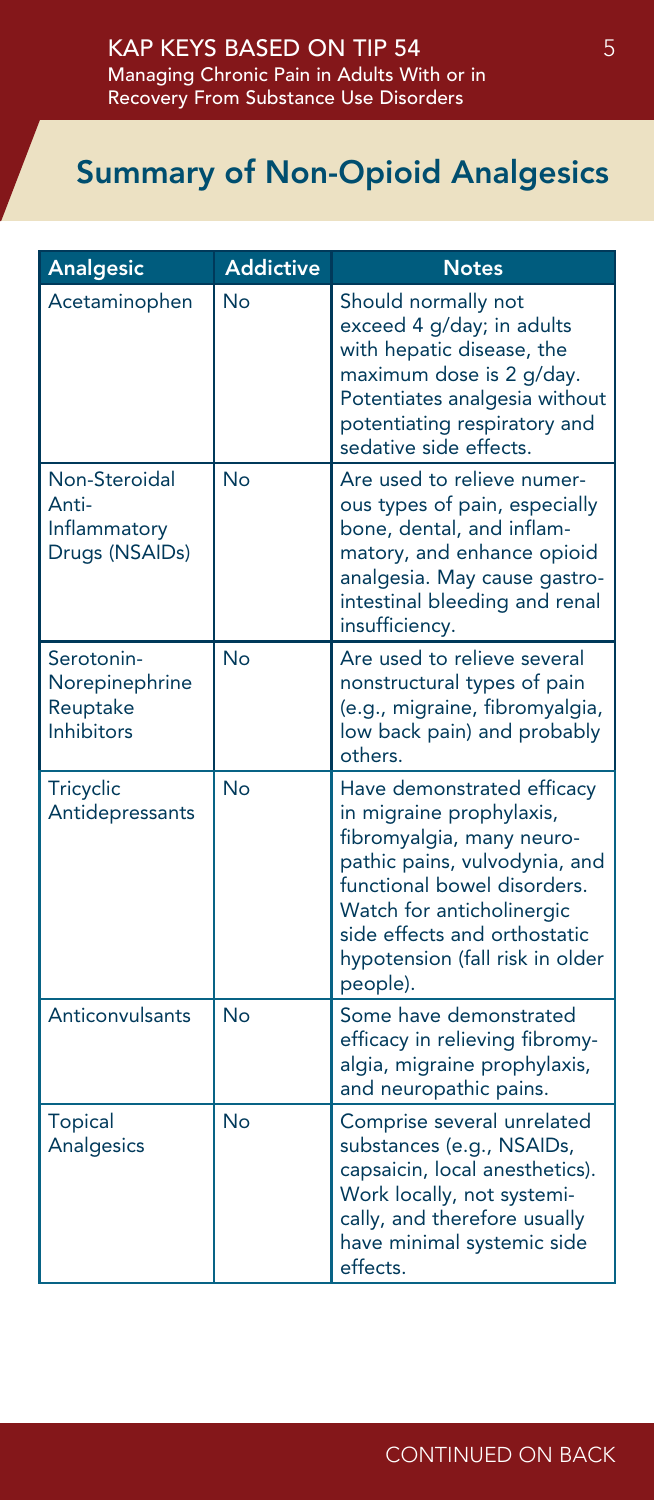#### KAP Keys Based on TIP 54 Managing Chronic Pain in Adults With or in Recovery From Substance Use Disorders

#### Summary of Non-Opioid Analgesics (continued)

| <b>Analgesic</b> | <b>Addictive</b>                                                                                               | <b>Notes</b>                                                                                                                                                      |
|------------------|----------------------------------------------------------------------------------------------------------------|-------------------------------------------------------------------------------------------------------------------------------------------------------------------|
| Antipsychotics   | No                                                                                                             | Have no demonstrated anal-<br>gesic effect, except to abort<br>migraine/cluster headache.<br>Risks include extrapyramidal<br>reactions and metabolic<br>syndrome. |
| Muscle Relaxants | Cariso-<br>prodol<br>(Soma) is<br>addictive.<br>Some<br>others<br>have sig-<br>nificant<br>abuse<br>potential. | Have not been shown to<br>be effective beyond the<br>acute period. Some potenti-<br>ate opioids and are not<br>recommended.                                       |
| Benzodiazepines  | Yes                                                                                                            | Not recommended<br>(see TIP 54, pp. 35–36).                                                                                                                       |
| Cannabinoids     | Yes                                                                                                            | Not recommended<br>(see TIP 54, p. 37).                                                                                                                           |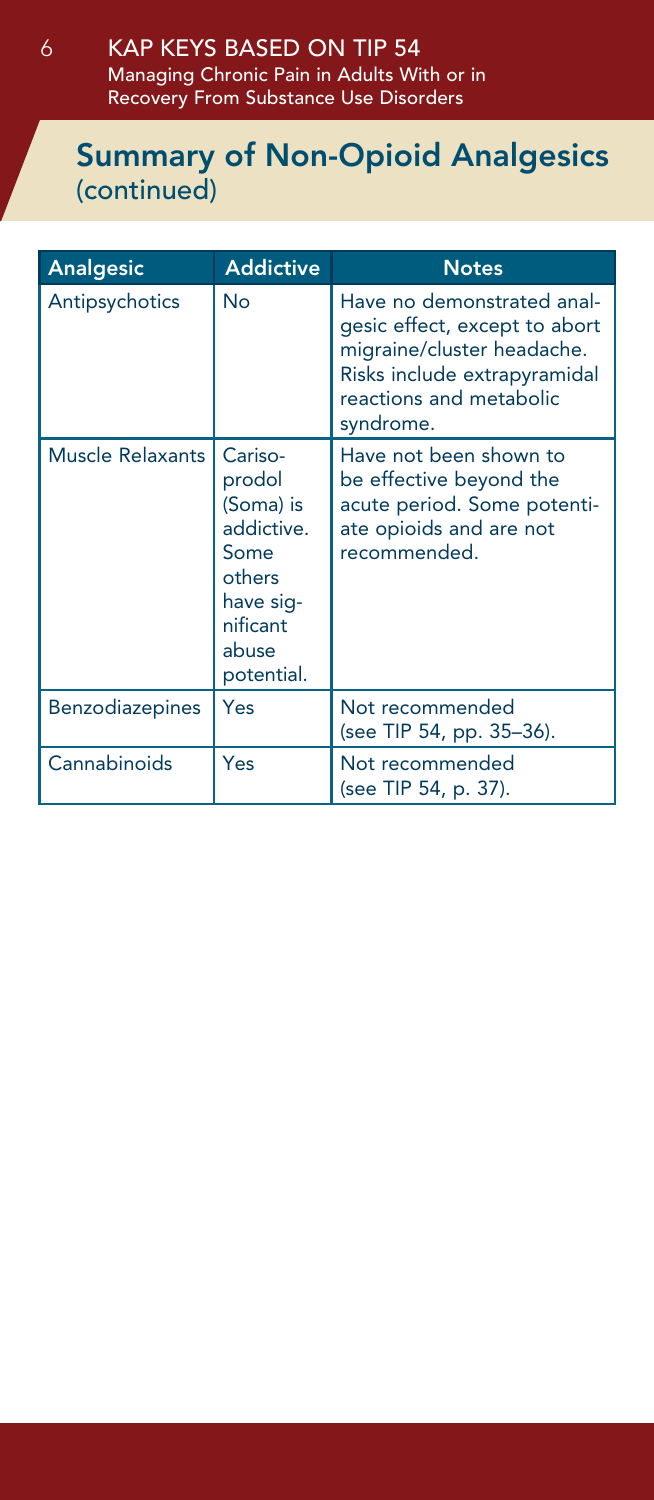### Steps To Take if Opioid Therapy Is Indicated

- Step 1. Educate patient and family about treatment options, sharing the decision about the goal and expected outcome of therapy.
- Step 2. Discuss treatment agreement with the patient and family.
- Step 3. Obtain a written opioid agreement.
- Step 4. Determine and document the treatment plan.
- Step 5. Initiate a trial of opioid therapy.
- Step 6. Document details of therapy and results.

Source: Department of Veterans Affairs & Department of Defense, Management of Opioid Therapy for Chronic Pain Working Group. (2010). *VA/DoD clinical practice guideline for management of opioid therapy for chronic pain*. Washington, DC: Department of Veterans Affairs, U.S. Department of Defense.

#### Methadone Titration

The titration of methadone for chronic pain is complex and potentially dangerous because methadone levels increase during the first few days of treatment. This risk is compounded by the variable half-life among individuals and the large number of drug interactions. In addition, cardiac toxicity (e.g., QT prolongation, torsade de pointes) is possible. The majority of deaths secondary to methadone occur in the first 14 days of use because:

- The initial dose is too high.
- It is titrated too quickly.
- It interacts with other drugs or medications.

Sources: Chou, R., Fanciullo, G. J., Fine, P. G., Adler, J. A., Ballantyne, J. C., Davies, P., et al., for the American Pain Society–American Academy of Pain Medicine Opioids Guidelines Panel. (2009). Clinical guidelines for the use of chronic opioid therapy in chronic noncancer pain. *Journal of Pain, 10* (2), 113–130. Weschules, D. J., Baib, K. T., & Richeimer, S. (2008). Actual and potential drug interactions associated with methadone. *Pain Medicine, 9*(30),  $315 - 344.$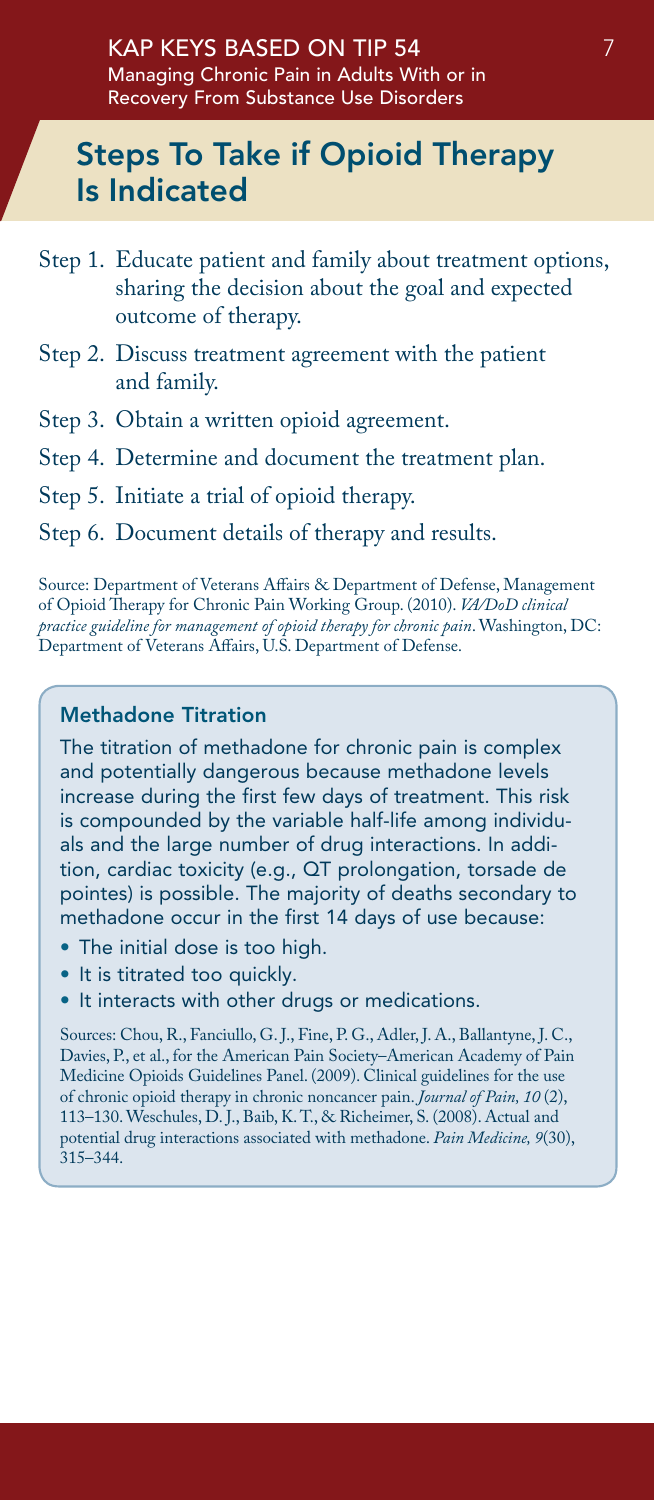### Ten Steps of Universal Precautions

Clinicians should adopt a universal precautions approach toward their patients who have chronic noncancer pain (CNCP). The term *universal precautions* first emerged in the context of infectious disease treatment and referred to using infection control procedures with all patients. In the context of pain treatment, a *universal precautions approach* refers to a minimum standard of care applied to all patients who have CNCP, whatever their assessed risk. A universal precautions approach improves care and shows due diligence in an era of increasing illegal use of prescription opioids.

- 1. Make a diagnosis with appropriate differential.
- 2. Perform a psychological assessment, including risk of addictive disorders.
- 3. Obtain informed consent.
- 4. Use a treatment agreement.
- 5. Conduct assessments of pain level and function before and after the intervention.
- 6. Begin an appropriate trial of opioid therapy with or without adjunctive medications and therapies.
- 7. Reassess pain score and level of function.
- 8. Regularly assess the "4A's" of pain medication.
- 9. Periodically review pain diagnosis and co-occurring conditions, including addictive disorders.
- 10. Document initial evaluation and followup visits.

Source: Gourlay, D. L., Heit, H. A., & Almahrezi, A. (2005). Universal precautions in pain medicine: A rational approach to the treatment of chronic pain. *Pain Medicine, 6*(2), 107–112. Adapted with permission.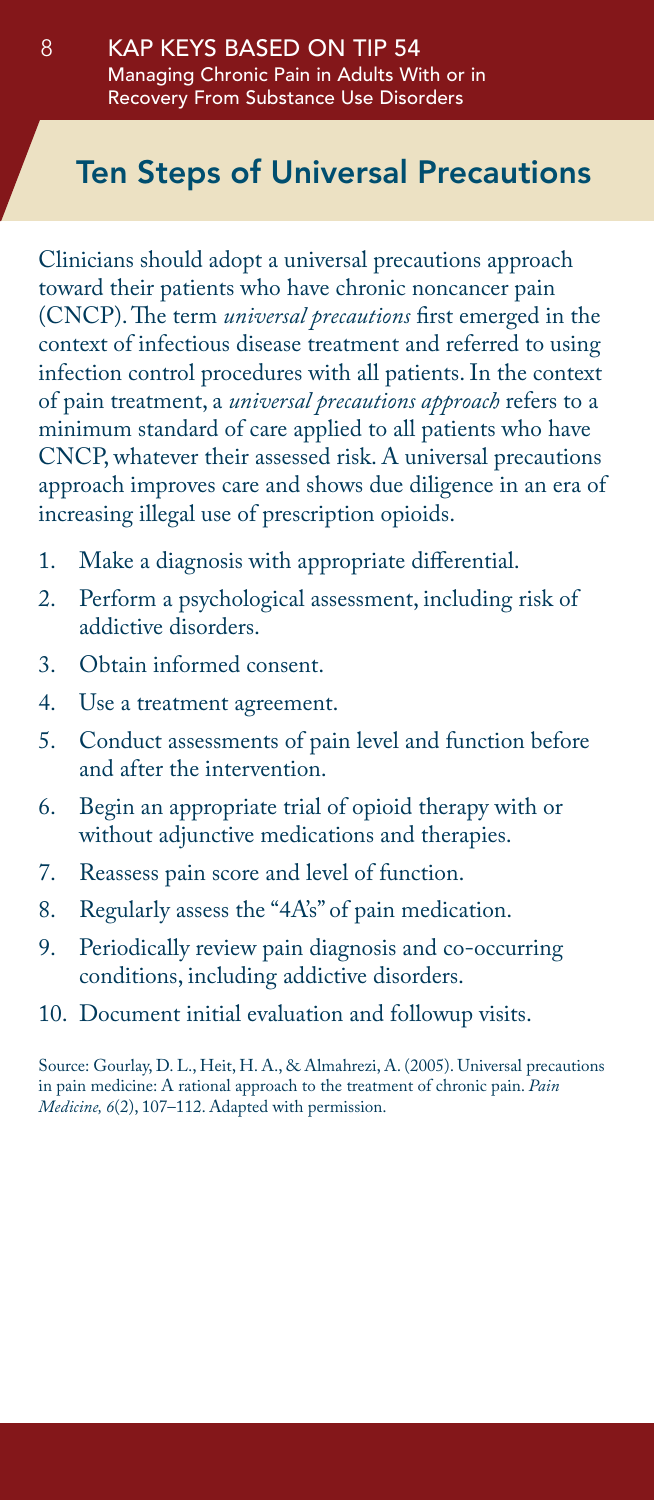### Addiction Behaviors Checklist

#### Addiction Behaviors Since Last Visit

| Item |                                                                                            | <b>Yes</b> | <b>No</b> | <b>Not</b><br><b>Assessed</b> |
|------|--------------------------------------------------------------------------------------------|------------|-----------|-------------------------------|
| 1.   | Patient used illicit drugs or<br>evidences problem drinking                                |            |           |                               |
| 2.   | Patient has hoarded medication                                                             |            |           |                               |
| 3.   | Patient used more opioids than<br>prescribed                                               |            |           |                               |
| 4.   | Patient ran out of medications<br>early                                                    |            |           |                               |
| 5.   | Patient has increased use of<br>opioids                                                    |            |           |                               |
| 6.   | Patient used analgesics PRN (as<br>needed) when prescription is for<br>time-contingent use |            |           |                               |
| 7.   | Patient received opioids from<br>more than one provider                                    |            |           |                               |
| 8.   | Patient bought medications on<br>the streets                                               |            |           |                               |

#### Addiction Behaviors Within Current Visit

| Item |                                                                                                                       | <b>Yes</b> | <b>No</b> | <b>Not</b><br>Assessed |
|------|-----------------------------------------------------------------------------------------------------------------------|------------|-----------|------------------------|
| 1.   | Patient appears sedated or<br>confused (e.g., slurred speech,<br>unresponsive)                                        |            |           |                        |
| 2.   | Patient expresses worries about<br>addiction                                                                          |            |           |                        |
| 3.   | Patient expresses a strong<br>preference for a specific type of<br>analgesic or a specific route of<br>administration |            |           |                        |
| 4.   | Patient expresses concern about<br>future availability of opioid                                                      |            |           |                        |
| 5.   | Patient reports worsened<br>relationships with family                                                                 |            |           |                        |
| 6.   | Patient misrepresents analgesic<br>prescription or use                                                                |            |           |                        |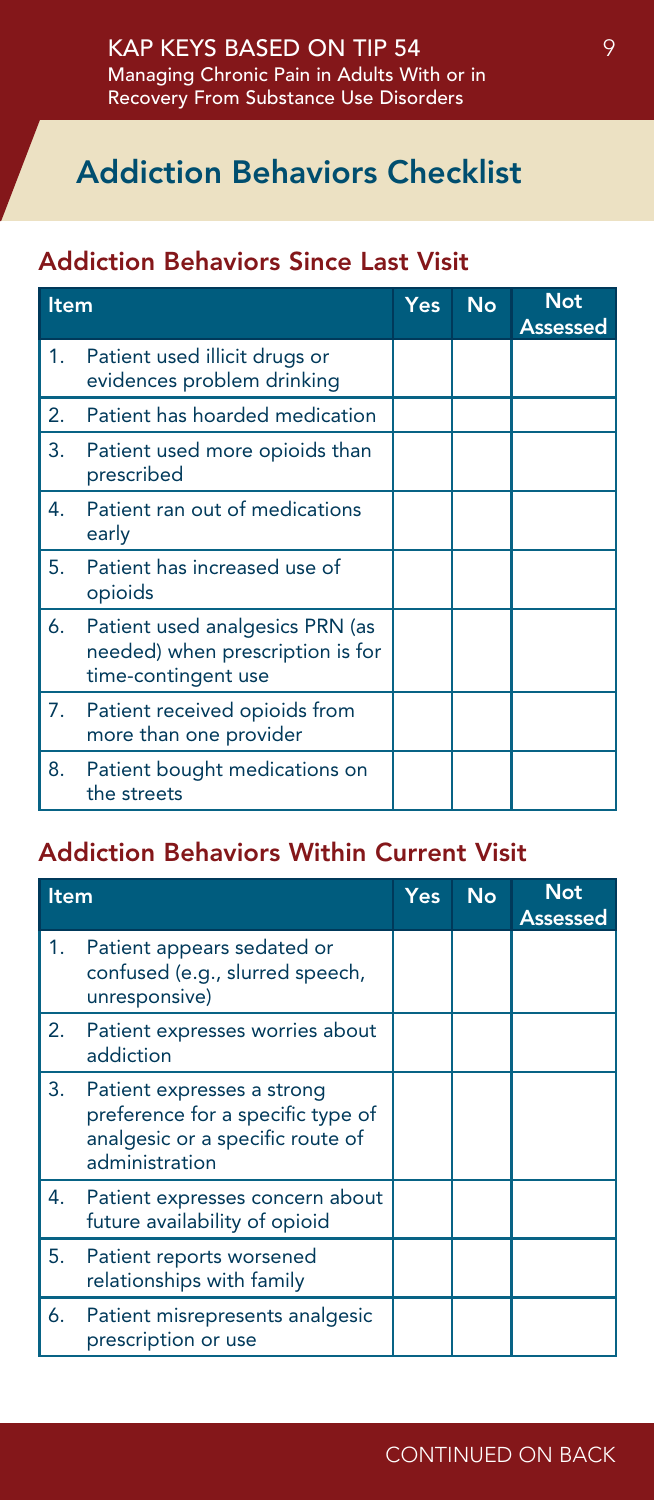#### KAP Keys Based on TIP 54 Managing Chronic Pain in Adults With or in Recovery From Substance Use Disorders 10

#### Addiction Behaviors Checklist (continued)

#### Addiction Behaviors Within Current Visit (continued)

|    | <b>Item</b>                                                                       |  | No | <b>Not</b><br><b>Assessed</b> |
|----|-----------------------------------------------------------------------------------|--|----|-------------------------------|
| 7. | Patient indicates she or he<br>"needs" or "must have"<br>analgesic medications    |  |    |                               |
| 8. | Discussion of analgesic medica-<br>tions is the predominant issue<br>of visit     |  |    |                               |
|    | 9. Patient exhibits lack of interest<br>in rehabilitation or self-manage-<br>ment |  |    |                               |
|    | 10. Patient reports minimal/in-<br>adequate relief from opioid<br>analgesic       |  |    |                               |
|    | 11. Patient indicates difficulty with<br>using medication agreement               |  |    |                               |

#### **Other**

| ltem |                                                                           | Yes | Nο | <b>Not</b><br><b>Assessed</b> |
|------|---------------------------------------------------------------------------|-----|----|-------------------------------|
|      | Significant others express<br>concern over patient's use of<br>analgesics |     |    |                               |

Source: Wu, S. M., Compton, P., Bolus, R., Schieffer, B., Pham, Q., Baria, A., et al. (2006). The Addiction Behaviors Checklist: Validation of a new clinician-based measure of inappropriate opioid use in chronic pain. *Journal of Pain and Symptom Management, 32*(4), 342–351. Adapted with permission.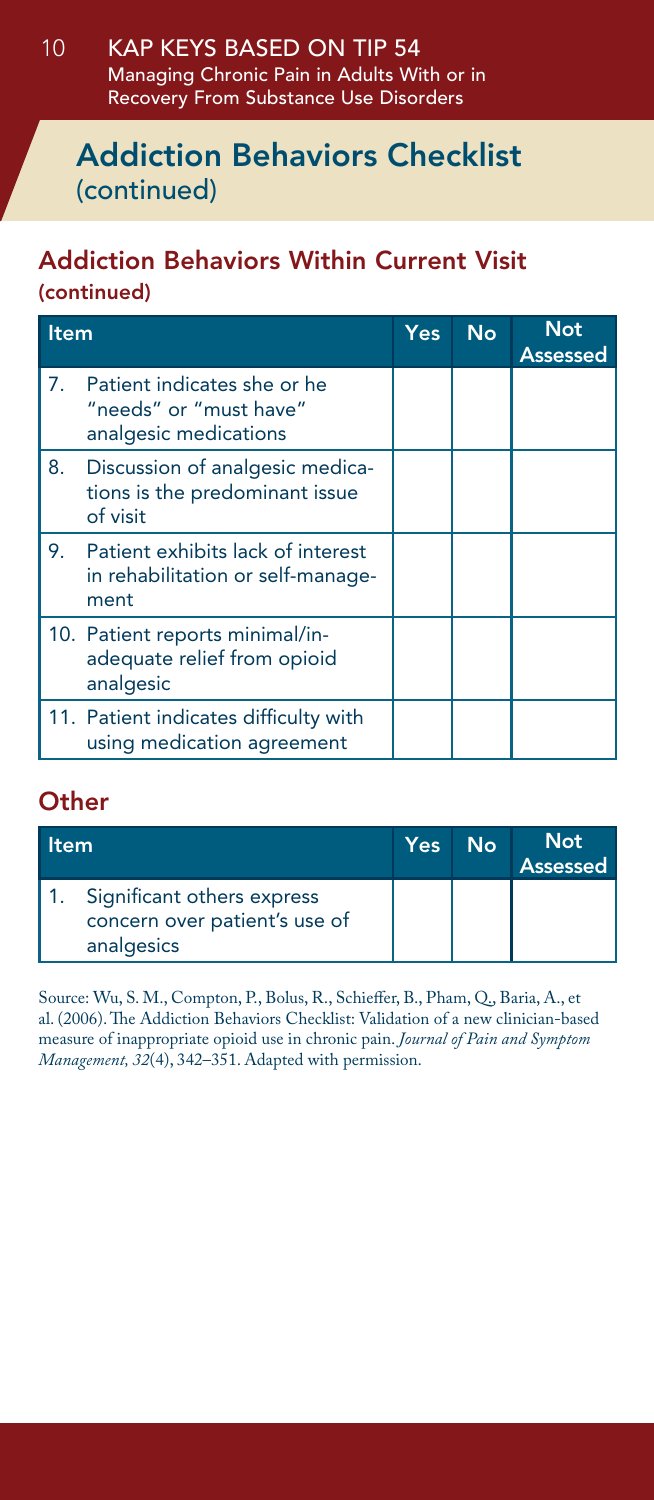#### KAP Keys Based on TIP 54 Managing Chronic Pain in Adults With or in Recovery From Substance Use Disorders

### Discontinuation of Opioid Therapy—Exit Strategy

Determine whether risks outweigh benefits of opioid therapy in this patient, employing the following criteria: • Inability to maintain analgesia despite reasonable dose escalation

- Intolerable side effects at the minimum dose that produces effective analgesia
- Reasonable attempts at opioid rotation unsuccessful
- Persistent noncompliance with patient treatment agreement
- Deterioration in physical, emotional, or social functioning attributed to opioid therapy